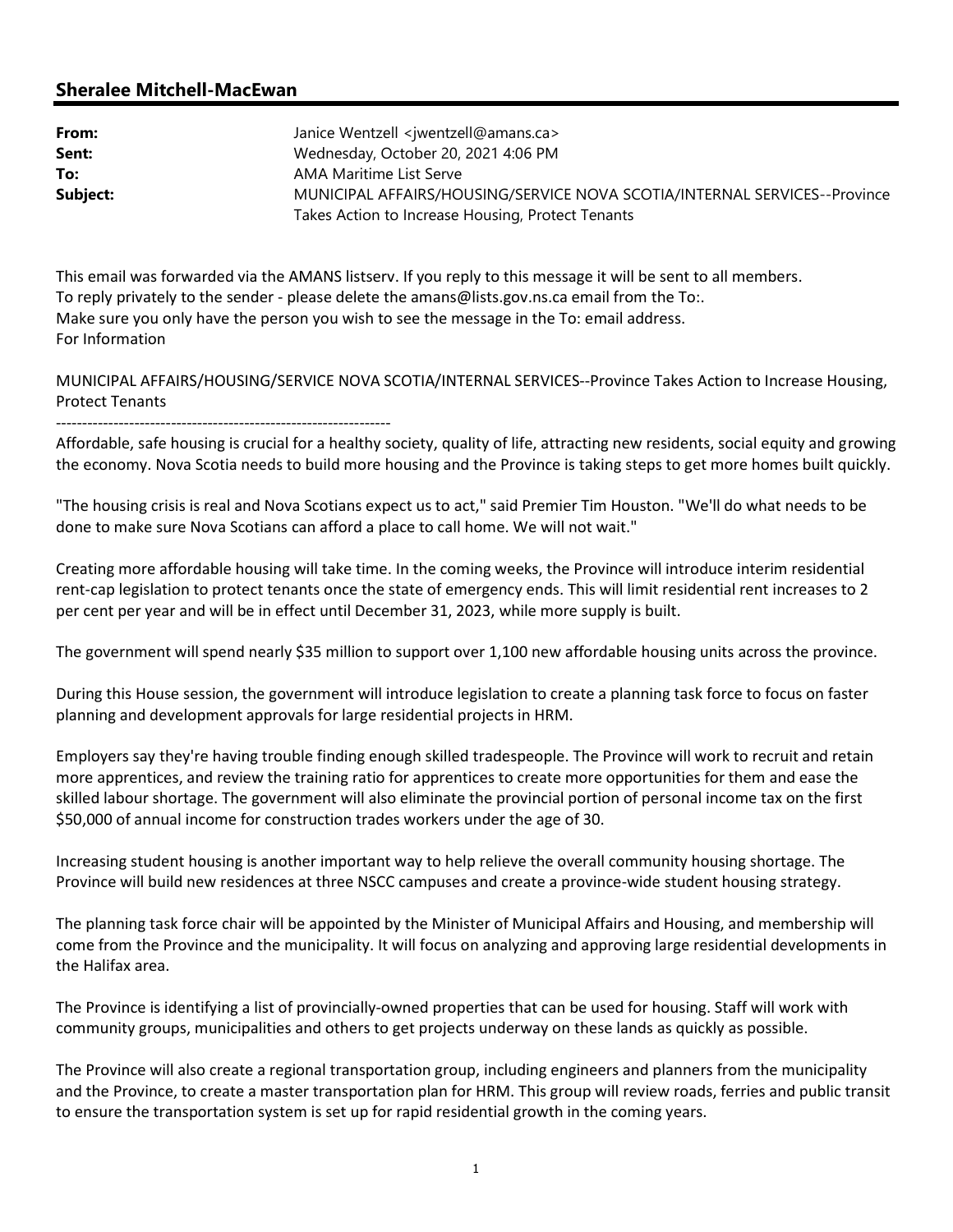Inclusionary zoning, a planning tool that requires or encourages affordable housing in a new development, will be added to the Halifax Regional Municipality Charter and the Municipal Government Act this House session.

The Province will also meet with municipalities across the province to discuss other possible measures that will support affordable housing, such as better regulation for short-term rental units and flexibility in taxation to encourage development.

Quotes:

"We can't solve the affordable housing crisis without building more places for people to live. We will work with HRM to quickly approve new developments, so more people have a safe place to live in our province's largest city."

- John Lohr, Minister of Municipal Affairs and Housing

"We've heard from many Nova Scotians who are worried they won't be able to afford their rent when the state of emergency ends. This interim rental cap will help keep those people housed while we work on long-term solutions."

- Colton LeBlanc, Minister of Service Nova Scotia and Internal Services

"This is great news for our students. We look forward to working with government to increase housing options near our campuses."

- Don Bureaux, President, Nova Scotia Community College (NSCC)

Quick Facts:

-- as of July 1, Nova Scotia's population had increased from 942,970 to 992,055 over the last five years

-- as of October 2020, there were 401,990 private households in Nova Scotia

-- of the private households in Nova Scotia, 61,008 were private apartment units located in properties with three or more units, and 52,244 are located in HRM

-- HRM's vacancy rate is at 1.0 per cent; the average rental rate increased by 4.1 per cent in 2020

-- Minister Lohr's mandate letter includes a commitment to identify a full inventory of lands owned by the Province in the first three months, identify other areas that could be used for housing, and work to implement the recommendations of the Nova Scotia Affordable Housing Commission

Additional Resources:

A Healthy Nova Scotia: Solutions for Housing and Homelessness: https://beta.novascotia.ca/documents/solutionshousing-and-homelessness

Mandate letter of the Minister of Municipal Affairs and Housing: https://novascotia.ca/exec\_council/letters-2021/ministerial-mandate-letter-2021-MAH-EMO-MR.pdf

Report and recommendations of the Nova Scotia Affordable Housing Commission: https://beta.novascotia.ca/documents/affordable-housing-report-spring-2021

- 30 -

Media Contacts: Krista Higdon

 Municipal Affairs and Housing Cell: 902-220-6619 Email: Krista.Higdon@novascotia.ca

 Blaise Theriault Service Nova Scotia and Internal Services Cell: 902-476-5092 Email: Blaise.Theriault@novascotia.ca